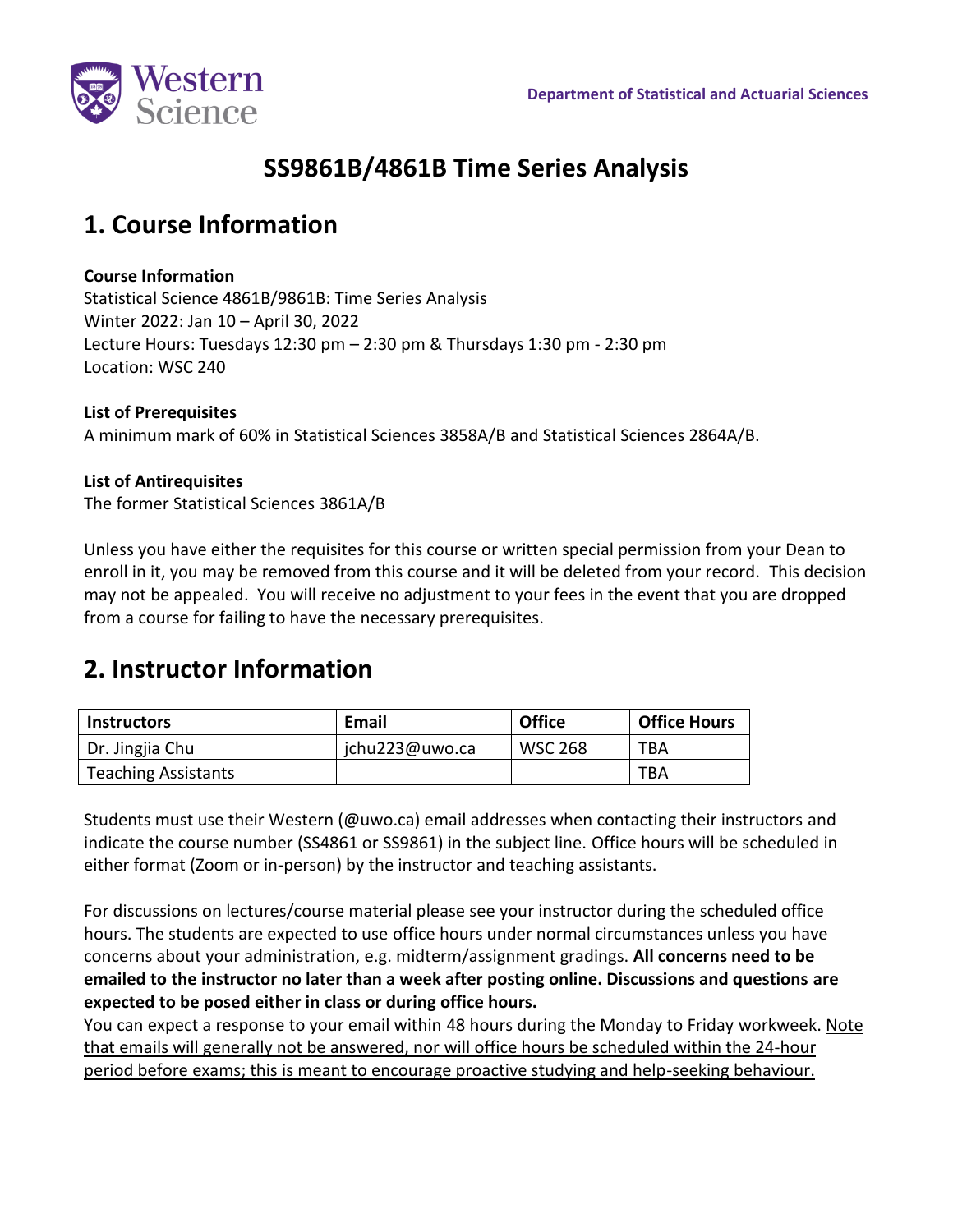# **3. Course Syllabus, Schedule, Delivery Mode**

#### **Course Description**

ARIMA models, seasonality, dynamic regression, model building using an interactive computer package, forecasting, intervention analysis, control, applications in econometrics, business, and other areas.

#### **Learning Outcomes**

Upon successful completion of this course, students will have a basic understanding of:

- Various time-series models (AR, MA, ARMA, ARIMA, ARCH, GARCH)
- Model fitting
- Forecasting
- Parameter estimation

#### **Table of Contents and Tentative Schedule**

| Week                | <b>Topics</b>                 | <b>Note</b>                   |
|---------------------|-------------------------------|-------------------------------|
| 1 (week of Jan 10)  | Introduction                  |                               |
| 2 (week of Jan 17)  | Autocorrelation and partial   |                               |
|                     | autocorrelation               |                               |
| 3 (week of Jan 24)  | Autoregressive time series    | Assignment 1: Tentative due   |
|                     | processes (AR)                | date Jan 25 before noon 11:59 |
|                     |                               | am EST                        |
| 4 (week of Jan 31)  | Moving average time series    |                               |
|                     | processes (MA)                |                               |
| 5 (week of Feb 7)   | Autoregressive moving average | Assignment 2: Tentative due   |
|                     | (ARMA) processes              | date Feb 8 before noon 11:59  |
|                     |                               | am EST                        |
|                     |                               |                               |
| 6 (week of Feb 14)  | Nonstationary models          |                               |
| 7 (week of Feb 21)  | N/A                           | <b>Reading Week</b>           |
| 8 (week of Feb 28)  | <b>Estimation methods</b>     | Assignment 3: Tentative due   |
|                     |                               | date March 1 before noon      |
|                     |                               | 11:59 am EST                  |
| 9 (week of Mar 7)   | Model discrimination          | Midterm: Mar 8 in class       |
| 10 (week of Mar 14) | Fitting problems              |                               |
| 11 (week of Mar 21) | Model fitting tests           |                               |
| 12 (week of Mar 28) | Model forecasts               | Assignment 4: Tentative due   |
|                     |                               | date March 29 before noon     |
|                     |                               | 11:59 am EST                  |

#### **Key Sessional Dates**

Classes begin: January 10, 2021 Last day to add a second-term half course: Jan. 14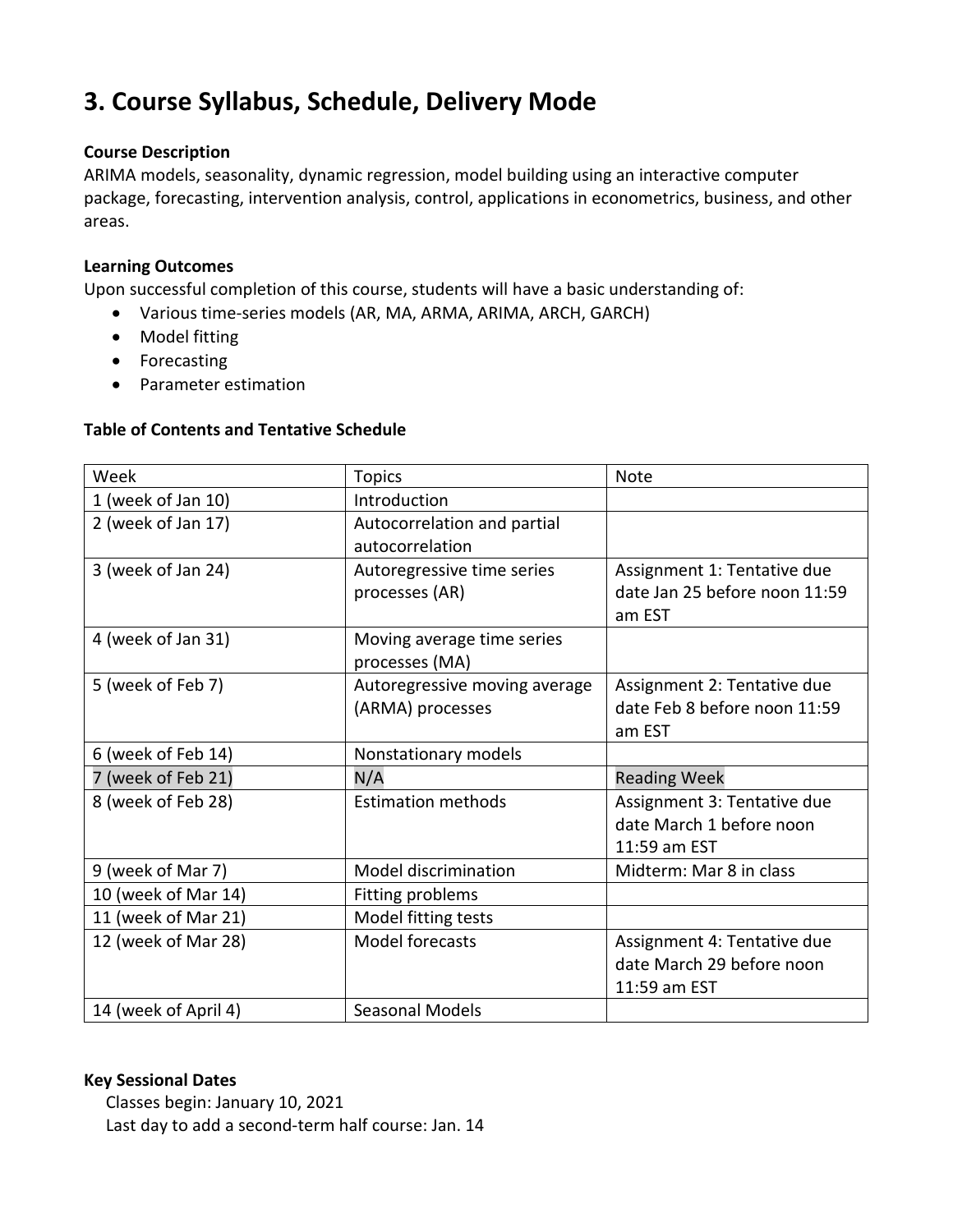Reading Week: February 19–27, 2022 Last day to withdraw from a second-term half course without academic penalty: Mar. 7 Classes end: April 8, 2022 April examination period: Apr. 10–30

## **Contingency plan for an in-person class pivoting to 100% online learning**

In the event of a COVID-19 resurgence during the course that necessitates the course delivery moving away from face-to-face interaction, all remaining course content will be delivered entirely online, either synchronously (i.e., at the times indicated in the timetable) or asynchronously (e.g., posted on OWL for students to view at their convenience). The grading scheme will **not** change. Any remaining assessments will also be conducted online as determined by the course instructor.

## **4. Course Materials**

There is no required textbook.

**Textbook:** *Time Series Analysis: Univariate and Multivariate Methods, 2nd ed*, by William W. S. Wei, Pearson Addison Wesley.

## **Reference books:**

*Time Series Modelling of Water Resources and Environmental Systems by* Keith W. Hipel and A. Ian McLeod.

*The analysis of time series: an introduction* by Chris Chatfield

*Introduction to Time Series and Forecasting, 2nd ed, by* Peter J. Brockwell and Richard A. Davis

Students are responsible for checking the course OWL site (http://owl.uwo.ca) on a regular basis for news and updates. This is the primary method by which information will be disseminated to all students in the class.

All course material will be posted to OWL: http://owl.uwo.ca.

## **Check the course webpage before class. Course slides will be posted with outlines only and the missing part will be presented during class.**

The detailed notes will not be posted at any time. You could only request the missing notes from your instructor given proper documentation provided (approval from the Dean's office for absence or selfreported absence for undergraduate students).

If students need assistance with the course OWL site, they can seek support on the OWL Help page. Alternatively, they can contact the Western Technology Services Helpdesk. They can be contacted by phone at 519-661-3800 or ext. 83800.

## **Technical Requirements**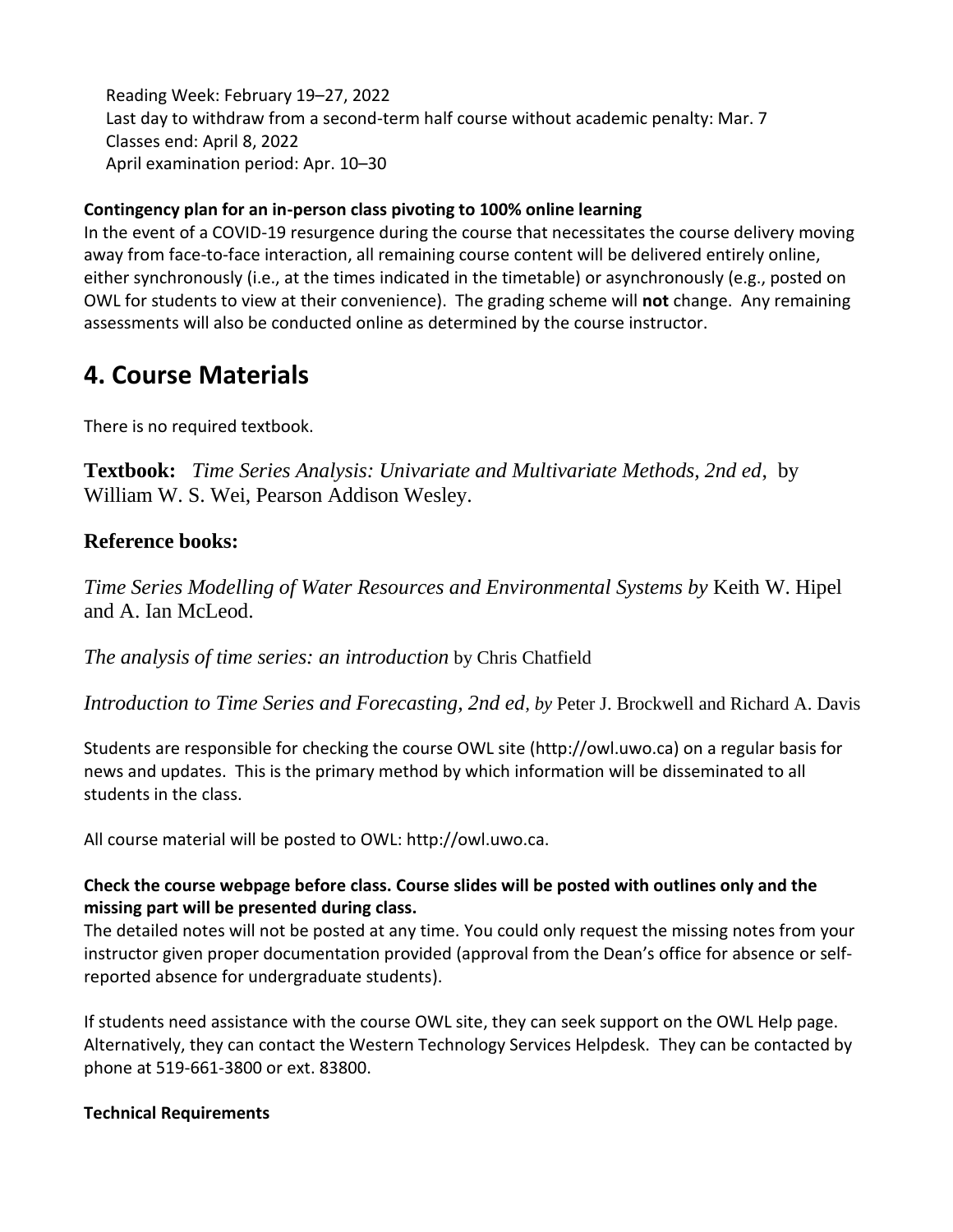A personal computer that has R and RStudio installed (Windows, Mac, Linux) is required to complete the assignments. Computers with R, RStudio, SAS and Python installed are also available in the Department Computing Lab (WSC 258). Computer with working microphone, webcam and stable internet connection is needed for the Zoom office hours and/or in case of 100% online-learning contingency plan.

Google Chrome or Mozilla Firefox are the preferred browsers to optimally use OWL; update your browsers frequently.

#### **Statement on Use of Electronic Devices**

No electronic devices except a non-programmable calculator are permitted on the exam.

#### *Important Notes*:

Ask your Instructor before you make an audio recording of class. This expectation provides basic respect for their privacy and personal safety and is in keeping with Intellectual Property rights. If you would like to make audio recordings of our lecture sessions, please send an email to me.

Course material (i.e. lecture slides, videos, and other supplementary material posted on the course website and discussed in class) is the intellectual property of your instructor and is made available to you for your personal use in this course. Sharing, posting or using this material outside of your personal use in this course is considered an infringement of intellectual property rights.

## **5. Methods of Evaluation**

**Assignments**: There will be 4 assignments and the tentative due dates are Jan 25, Feb 8, March 1 and March 29. Each assignment will worth 4% toward the course total.

**Midterm**: There is only 1 midterm test for this course which will be held on Mar 8 in class.

**Final Exam**: The final exam will be a cumulative examination. It will be scheduled by the Registrar and announced on OWL later in the term.

The overall course grade will be calculated as listed below:

| Assignments (4) |             | $16\%$ $(4\% * 4)$ |
|-----------------|-------------|--------------------|
| Midterm Test    | <b>34 %</b> |                    |
| Final Exam      | 50 %        |                    |

Both midterm and final exams are **closed** book. No electronic devices except a non-programmable calculator are permitted on the exam.

#### **Accommodated Evaluations**

- Late assessments **without** illness self-reports will be subject to a late penalty 20 % per day or portion thereof, including weekends and holidays. Assessments that are submitted 5 or more days late will not be graded.
- (Undergraduate students only) Late assessments **with** illness self-reports should be submitted within 24 hours of submission of the last illness self-report, after which they will be subject to a late penalty of 20% per day or portion thereof, and assessments that are submitted 5 or more days late, including weekends and holidays, will not be graded.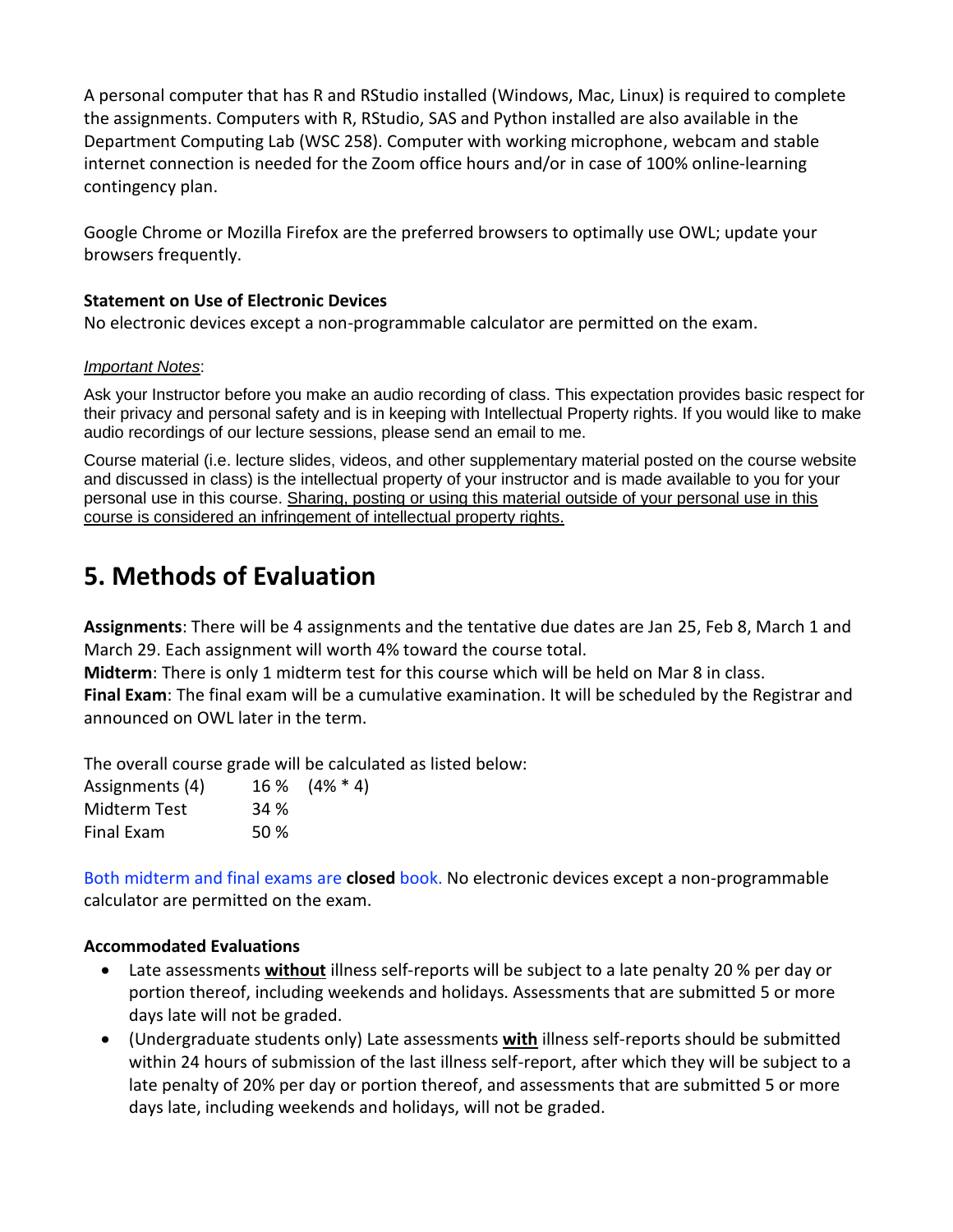- An assessment cannot be submitted after it has been returned to the class; the weight will be transferred to the final grade
- The weight of a legitimately missed midterm (Legitimacy must be determined by a counsellor) will be transferred to the final exam
- If a make-up assessment is missed, the student will receive an INC and complete the task the next time the course is offered

### **Rounding of Marks Statement**

Across the Sciences Undergraduate Education programs, we strive to maintain high standards that reflect the effort that both students and faculty put into the teaching and learning experience during this course. All students will be treated equally and evaluated based only on their actual achievement. *Final grades* on this course, irrespective of the number of decimal places used in marking individual assignments and tests, will be calculated to one decimal place and rounded to the nearest integer, e.g., 74.4 becomes 74, and 74.5 becomes 75. Marks WILL NOT be bumped to the next grade or GPA, e.g. a 79 will NOT be bumped up to an 80, an 84 WILL NOT be bumped up to an 85, etc. The mark attained is the mark you achieved, and the mark assigned; requests for mark "bumping" will be denied.

## **6. Student Absences**

## **Academic Consideration for Student Absences**

Students who experience an extenuating circumstance (illness, injury or other extenuating circumstance) sufficiently significant to temporarily render them unable to meet academic requirements may submit a request for academic consideration through the following routes:

- (i) Submitting a Self-Reported Absence (SRA) form provided that the conditions for submission are met. To be eligible for a Self-Reported Absence:
	- an absence must be no more than 48 hours
	- the assessments must be worth no more than 30% of the student's final grade
	- no more than two SRAs may be submitted during the Fall/Winter term
	- SRA is applicable to undergraduate students only
- (ii) For medical absences, submitting a Student Medical Certificate (SMC) signed by a licensed medical or mental health practitioner to the Academic Counselling office of their Faculty of Registration.
- (iii) Submitting appropriate documentation for non-medical absences to the Academic Counselling office in their Faculty of Registration.

**Note that in all cases, students are required to contact their instructors within 24 hours of the end of the period covered**, unless otherwise instructed in the course outline.

Students should also note that individual instructors are not permitted to receive documentation directly from a student, whether in support of an application for consideration on medical grounds or for other reasons. **All documentation required for absences that are not covered by the Self-Reported Absence Policy must be submitted to the Academic Counselling Office of a student's Home Faculty.**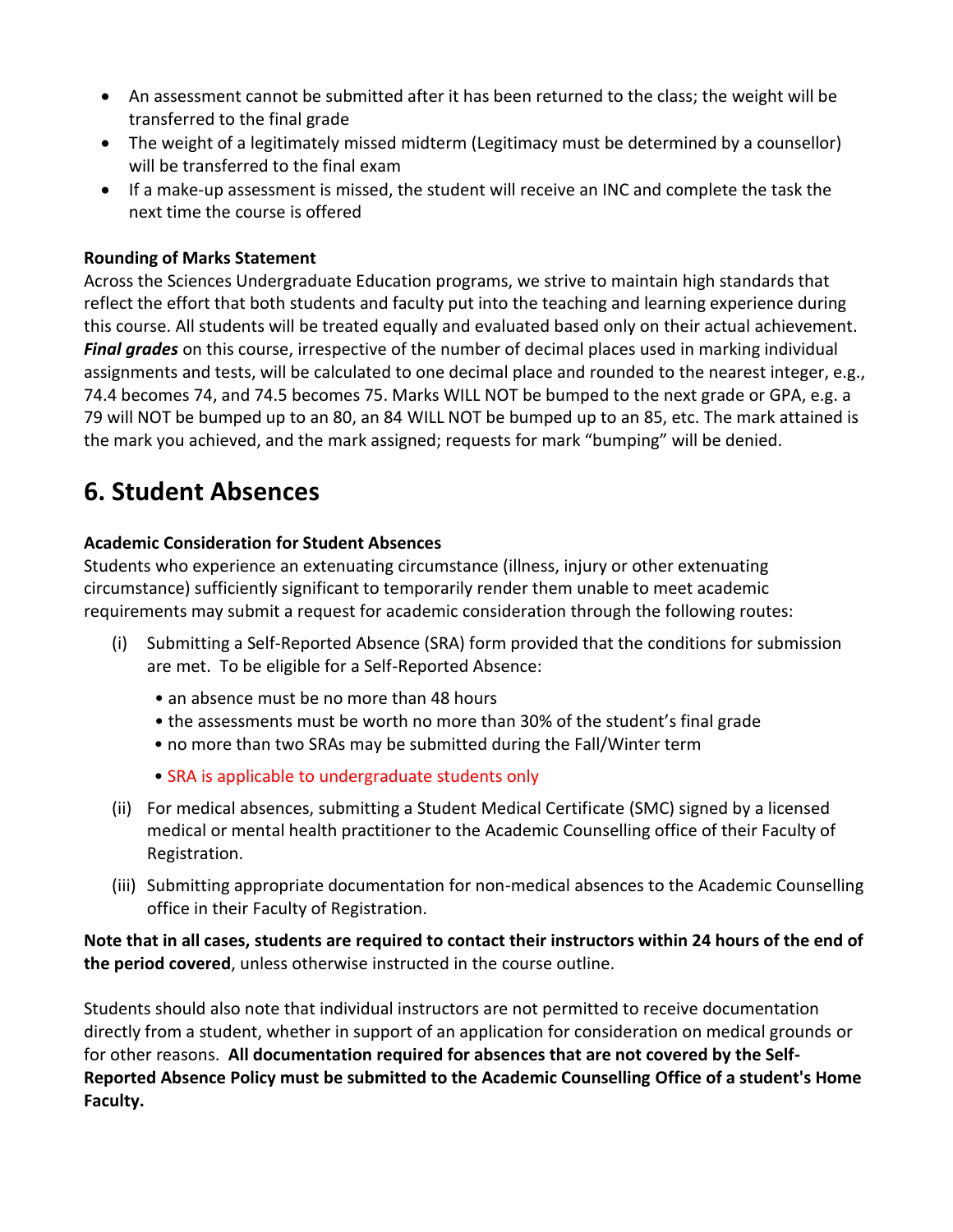For the policy on Academic Consideration for Student Absences – Undergraduate Students in First Entry Programs, see:

https://www.uwo.ca/univsec/pdf/academic\_policies/appeals/accommodation\_illness.pdf

and for the Student Medical Certificate (SMC), see:

http://www.uwo.ca/univsec/pdf/academic\_policies/appeals/medicalform.pdf.

#### **Religious Accommodation**

When a course requirement conflicts with a religious holiday that requires an absence from the University or prohibits certain activities, students should request accommodation for their absence in writing **at least two weeks prior to the holiday** to the course instructor and/or the Academic Counselling office of their Faculty of Registration. Please consult University's list of recognized religious holidays (updated annually) at

https://multiculturalcalendar.com/ecal/index.php?s=c-univwo.

### **Absences from Final Examinations**

If you miss the Final Exam, please contact the Academic Counselling office of your Faculty of Registration as soon as you are able to do so. They will assess your eligibility to write the Special Examination (the name given by the University to a makeup Final Exam).

You may also be eligible to write the Special Exam if you are in a "Multiple Exam Situation" (e.g., more than 2 exams in a 23-hour period, more than 3 exams in a 47-hour period).

If a student fails to write a scheduled Special Examination, the date of the next Special Examination (if granted) normally will be the scheduled date for the final exam the next time this course is offered. The maximum course load for that term will be reduced by the credit of the course(s) for which the final examination has been deferred. See the Academic Calendar for details (under Special Examinations).

# **7. Accommodation and Accessibility**

### **Accommodation Policies**

Students with disabilities work with Accessible Education (formerly SSD), which provides recommendations for accommodation based on medical documentation or psychological and cognitive testing. The policy on Academic Accommodation for Students with Disabilities can be found at:

https://www.uwo.ca/univsec/pdf/academic\_policies/appeals/Academic Accommodation\_disabilities.pdf,

## **8. Academic Policies**

The mutual expectation of students and instructors is listed on the website of the Department of Statistical and Actuarial Sciences at [https://www.uwo.ca/stats/undergraduate/mutual](https://www.uwo.ca/stats/undergraduate/mutual-expectations.html)[expectations.html](https://www.uwo.ca/stats/undergraduate/mutual-expectations.html)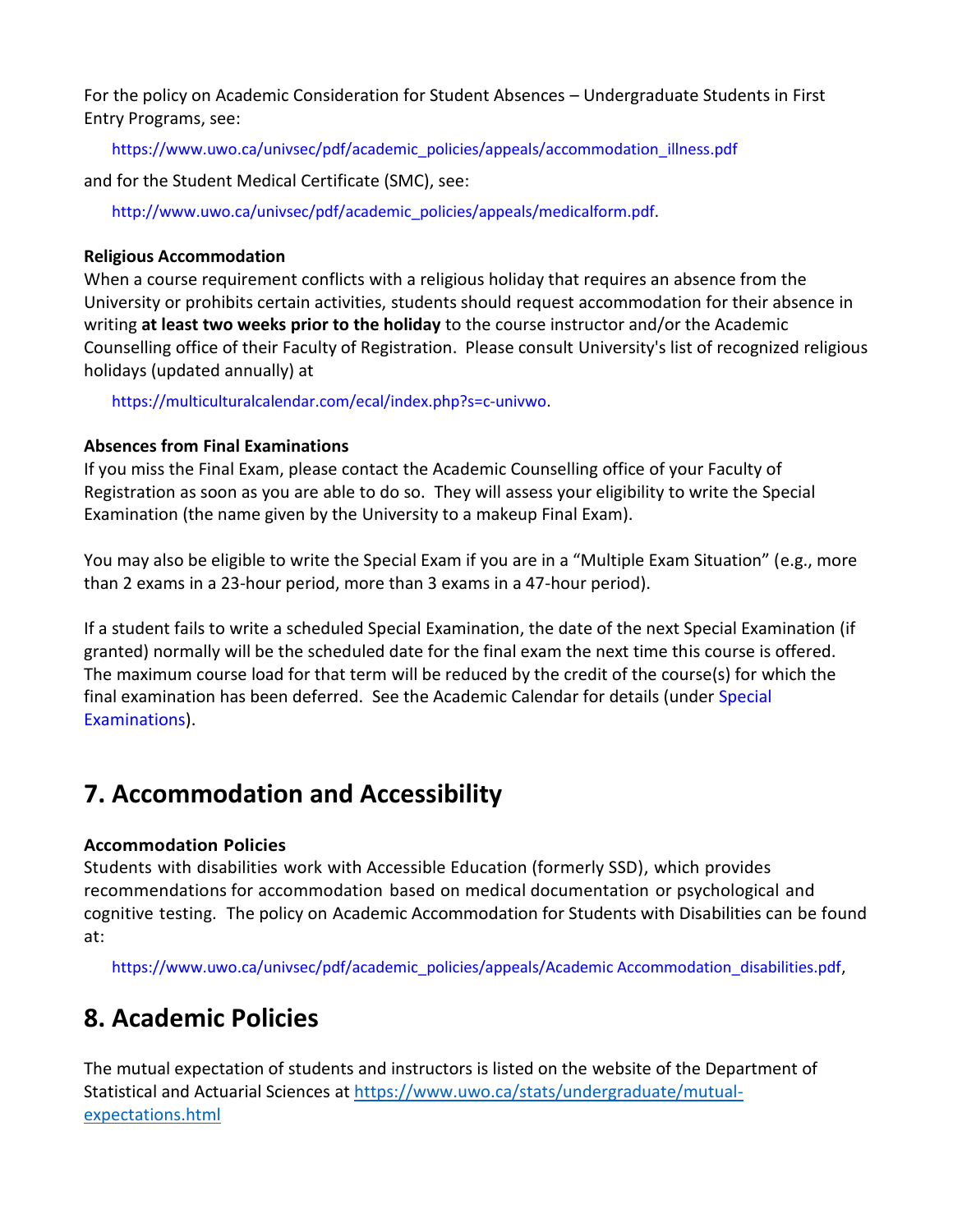The website for Registrarial Services is [http://www.registrar.uwo.ca](http://www.registrar.uwo.ca/)

In accordance with policy,

https://www.uwo.ca/univsec/pdf/policies\_procedures/section1/mapp113.pdf,

the centrally administered e-mail account provided to students will be considered the individual's official university e-mail address. It is the responsibility of the account holder to ensure that e-mail received from the University at his/her official university address is attended to in a timely manner.

**Use of Electronic Devices** Students are allowed to use a non-programmable calculator on quizzes, midterms, and the final exam.

**Scholastic offences** are taken seriously and students are directed to read the appropriate policy, specifically, the definition of what constitutes a Scholastic Offence, at the following Web site:

http://www.uwo.ca/univsec/pdf/academic\_policies/appeals/scholastic\_discipline\_undergrad.pdf.

## **Remote Proctoring Software may be used in this course, including in the event of a health lockdown.**

Tests and examinations in this course will be conducted using a remote proctoring service. By taking this course, you are consenting to the use of this software and acknowledge that you will be required to provide **personal information** (including some biometric data) and the session will be **recorded**. Completion of this course will require you to have a reliable internet connection and a device that meets the technical requirements for this service. More information about this remote proctoring service, including technical requirements, is available on Western's Remote Proctoring website at:

https://remoteproctoring.uwo.ca.

## **9. Support Services**

Please visit the Science & Basic Medical Sciences Academic Counselling webpage for information on adding/dropping courses, academic considerations for absences, appeals, exam conflicts, and many other academic-related matters: https://www.uwo.ca/sci/counselling/.

Please contact the course instructor if you require lecture or printed material in an alternate format or if any other arrangements can make this course more accessible to you. You may also wish to contact Accessible Education at (519) 661-2147 if you have any questions regarding accommodations.

Western University is committed to a thriving campus as we deliver our courses in the mixed model of both virtual and face-to-face formats. We encourage you to check out the Digital Student Experience website to manage your academics and well-being: https://www.uwo.ca/se/digital/.

Learning-skills counsellors at the Student Development Centre (http://www.sdc.uwo.ca) are ready to help you improve your learning skills. They offer presentations on strategies for improving time management, multiple-choice exam preparation/writing, textbook reading, and more. Individual